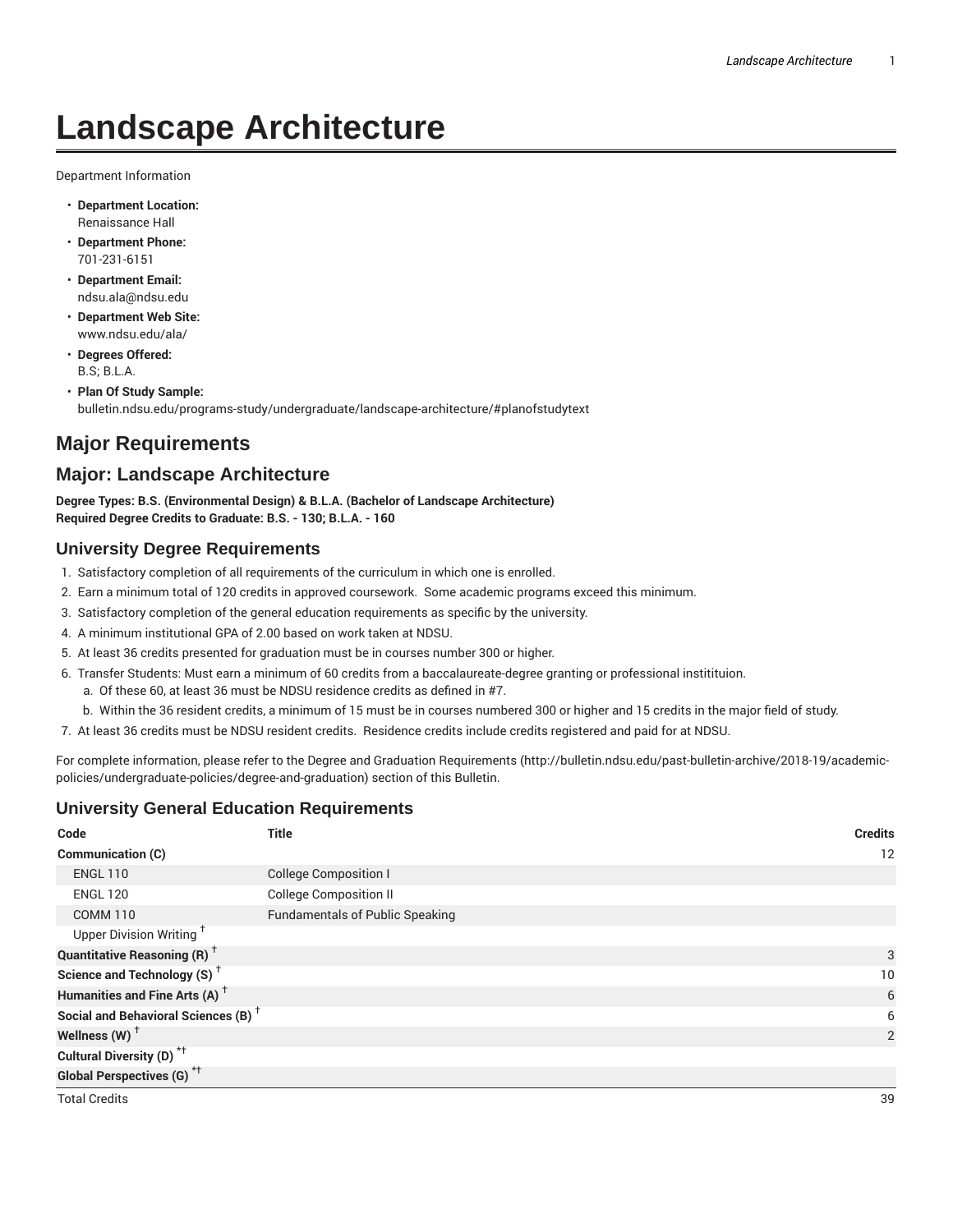- \* May be satisfied by completing courses in another General Education category.
- † General education courses may be used to satisfy requirements for both general education and the major, minor, and program emphases, where applicable. Students should carefully review major requirements to determine if specific courses can also satisfy these general education categories.
- A list of university approved general education courses and administrative policies are available here (http://bulletin.ndsu.edu/past-bulletinarchive/2018-19/academic-policies/undergraduate-policies/general-education/#genedcoursestext).

#### **Major Requirements**

| Code                                     | <b>Title</b>                                                                          | <b>Credits</b> |
|------------------------------------------|---------------------------------------------------------------------------------------|----------------|
| <b>Environmental Design Requirements</b> |                                                                                       |                |
| <b>ANTH 111</b>                          | Introduction to Anthropology (May satisfy general education category B and D)         | 3              |
| <b>ARCH 321</b>                          | History and Theory of Architecture I (May satisfy general education category A and G) | 3              |
| <b>ENVD 101</b>                          | Introduction to Environmental Design (May satisfy general education category A)       | 3              |
| <b>ENVD 130</b>                          | Drawing Skills for Environmental Designers                                            | 3              |
| <b>ENVD 172</b>                          | Environmental Design Fundamentals Studio                                              | 3              |
| LA 231                                   | Landscape Architecture Graphics                                                       | 3              |
| LA 232                                   | Design Technology                                                                     | 3              |
| LA 271                                   | Introduction to Landscape Architecture Studio                                         | 6              |
| LA 272                                   | Parks & Open Spaces Studio                                                            | 6              |
| LA 322                                   | History of Landscape Architecture                                                     | 4              |
| LA 331                                   | <b>Graphics III: Design Communication</b>                                             | 3              |
| LA 341                                   | Site Development and Detailing I                                                      | 4              |
| LA 342                                   | Site Development and Detailing II                                                     | 4              |
| LA 371                                   | Site Planning & Design Studio                                                         | 6              |
| LA 372                                   | <b>Community Planning &amp; Design Studio</b>                                         | 6              |
| LA 441                                   | Site Development and Detailing III                                                    | 4              |
| LA 471                                   | Urban Design Studio                                                                   | 6              |
| LA 472                                   | <b>Environmental Planning Studio</b>                                                  | 6              |
| LA 552                                   | Advanced Landscape Planning                                                           | 3              |
| <b>PLSC 355</b>                          | <b>Woody Landscape Plants</b>                                                         | 3              |
| <b>PSYC 111</b>                          | Introduction to Psychology (May satisfy general education category B)                 | 3              |
| or SOC 110                               | Introduction to Sociology                                                             |                |
| <b>Landscape Design Requirements</b>     |                                                                                       |                |
| LA 563                                   | Programming and Thesis Preparation                                                    | 3              |
| LA 571                                   | <b>Environmental Planning Studio</b>                                                  | 6              |
| LA 572                                   | Design Thesis (Capstone) A grade of "C" or better is required)                        | 8              |
| LA 581                                   | <b>Professional Practice</b>                                                          | 3              |
| LA 590                                   | Seminar                                                                               | 3              |
| <b>Total Credits</b>                     |                                                                                       | 108            |

#### **Degree Requirements and Notes**

- A student must complete at least 60 semester credits of professional level course work in his/her program while in residence and enrolled in the college. Students transferring into the college from programs with professional accreditation are exempt from this residency requirement but are subject to the residency requirement of NDSU.
- Transfer courses with grades of 'D' will count towards total graduation credits but will not satisfy specific degree requirements.

## **Minor Requirements**

#### **Landscape Architecture Minor**

#### **Minor Requirements**

**Required Credits: 19**